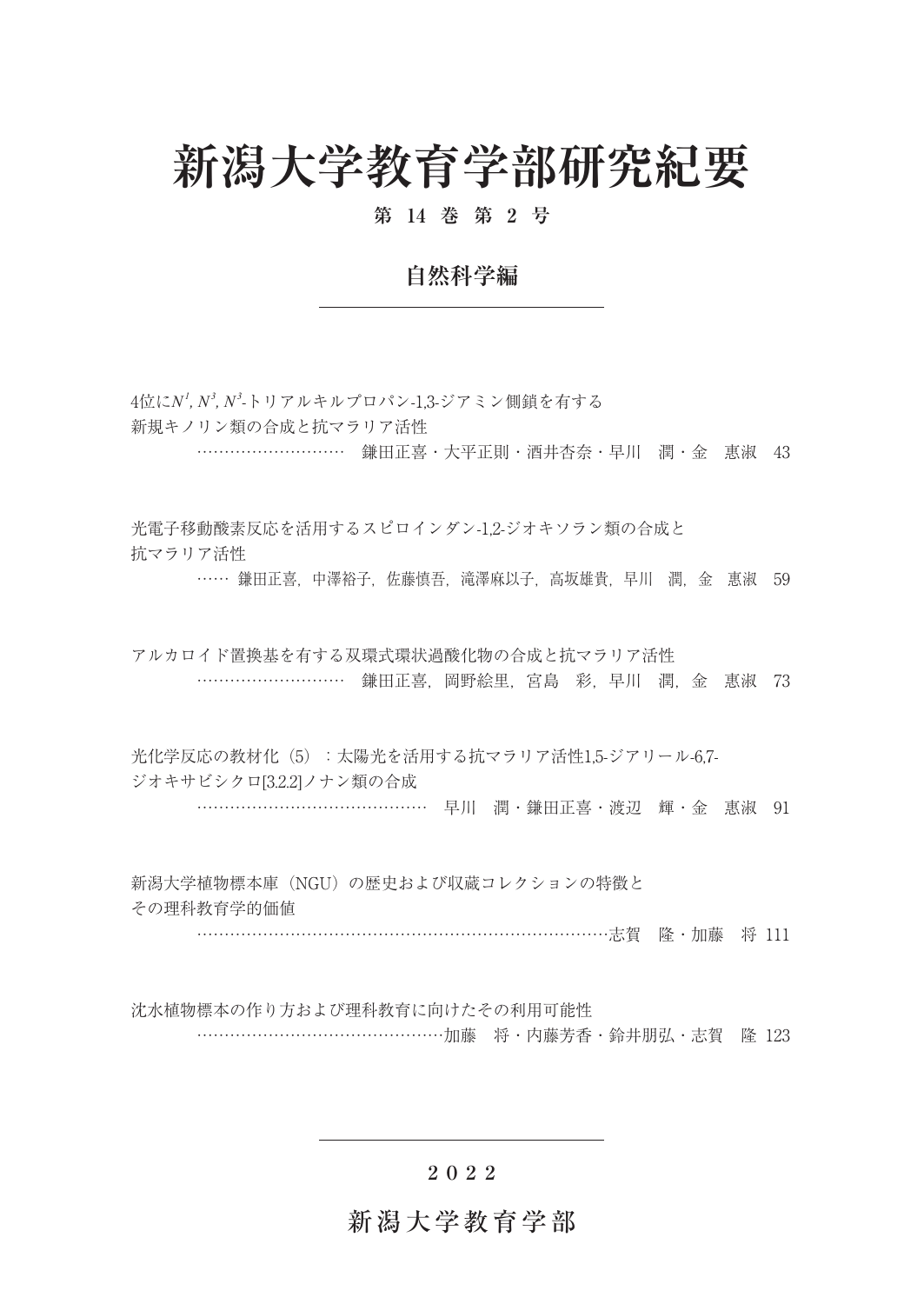『新潟大学教育学部研究紀要』は,本学部専任教員等の各種専門にわたる論文を掲載する。 本紀要は,投稿された論文をそのまま掲載するものであり,掲載の可否及び論文内容に関す る審査は行われていない。

 論文の配列は,人文・社会科学編においては,教育学・心理学・哲学・文学・歴史学・地 理学・法律学・政治学・社会学・経済学・家政学・音楽・美術・書道・体育学・教育実践研 究,自然科学編においては,数学・物理学・化学・生物学・地学・技術・応用科学などの順序 とし,同一分野内のものは執筆者氏名のアルファベット順とした。

 『新潟大学教育学部研究紀要』は, 『新潟大学教育学部紀要』(1959年から1998年まで刊行) 及び『新潟大学教育人間科学部紀要』(1998年から2008年まで刊行)の後継誌である。

 なお,本紀要に掲載された論文の著作権(電子版を含む。)は,新潟大学教育学部に帰属 する。

新潟大学教育学部紀要編集委員会

|                          |     |       | 編集委員 |   |     | 編集委員長 |
|--------------------------|-----|-------|------|---|-----|-------|
| $\overline{\phantom{0}}$ | 純   | 巻     | 笠    | 利 | 尾 篤 | 平     |
|                          | 明 子 | 小 泉   |      |   |     |       |
|                          |     | 木 愛 美 | 鈴    |   |     |       |
| 久                        | 勝   | 田     | 角    |   |     |       |
| 久                        | 和   | 田     | 古    |   |     |       |
| 一二                       | 井賢  |       | 松    |   |     |       |
| 子                        | 智   | 口     | Ш    |   |     |       |
| (50音順)                   |     |       |      |   |     |       |

|                | 2022年2月28日 発 行                       |
|----------------|--------------------------------------|
| 編 集 者<br>発 行 者 | 新 潟 大 学 教 育 学 部<br>新潟市西区五十嵐二の町8050番地 |
| 印 刷 所          | 株式会社 新潟 印刷                           |